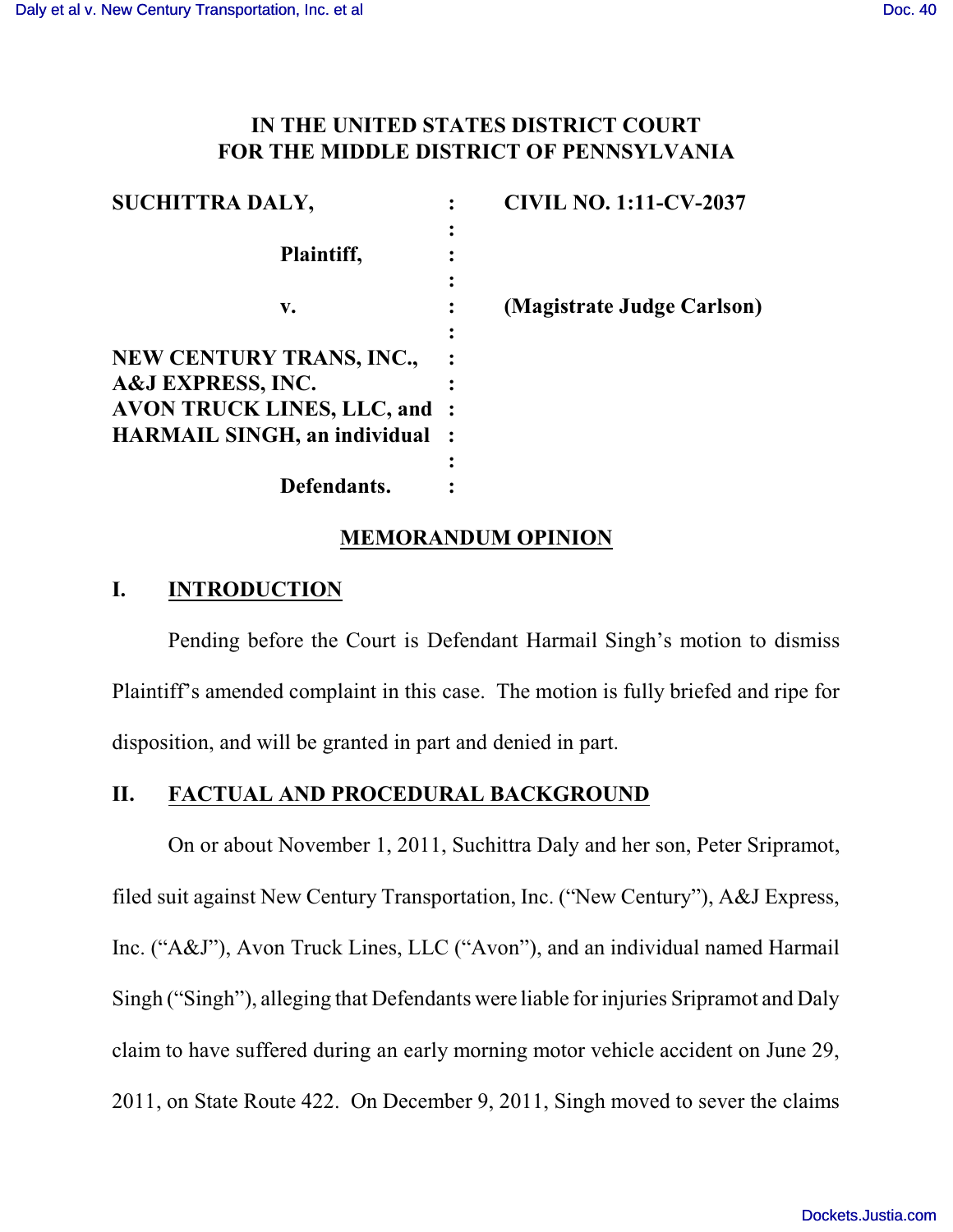brought by Sripramot and Daly, and the Court granted the motion. On April 24, 2012, Daly filed an amended complaint. (Doc. 28.)

In the amended complaint, Plaintiff alleges that on the day of the accident, Harmail Singh was operating a commercial semi-trailer truck that was owned by one or more of New Century, A&J, and Avon.<sup>1</sup> (Id. ¶ 11.) Plaintiff claims that Singh was operating the tractor trailer in a negligent or reckless fashion, and that Singh collided with a vehicle which Plaintiff was driving after Singh carelessly or recklessly veered from the eastbound shoulder of State Route 422 into the westbound traffic while traveling at approximately five miles per hour, striking the front right side of the vehicle Plaintiff was driving. (Id. ¶¶ 11, 12.) Plaintiff claims to have suffered severe injuries as a result of the accident. (Id. ¶ 17.) Plaintiff also claims that after the accident, Singh was issued a criminal citation for violating the minimum speed limit, and that Singh admitted he had fallen asleep at the wheel. (Id. ¶¶ 14, 15.)

Plaintiff has brought claims against all Defendants for "negligence, gross negligence, and/or recklessness" (Id., Count I), negligence *per se* (Id., Count II), intentional infliction of emotional distress (Id., Count III), and negligent infliction of

 $\frac{1}{1}$  After the pending motion to dismiss the amended complaint was filed, the parties subsequently entered into a stipulation to dismiss New Century as a Defendant in this case. (Doc. 34.) Thereafter, the Court entered an order approving the stipulation, and permitting the dismissal of New Century. (Doc. 35.) Accordingly, the remaining Defendants are Singh, A&J, and Avon.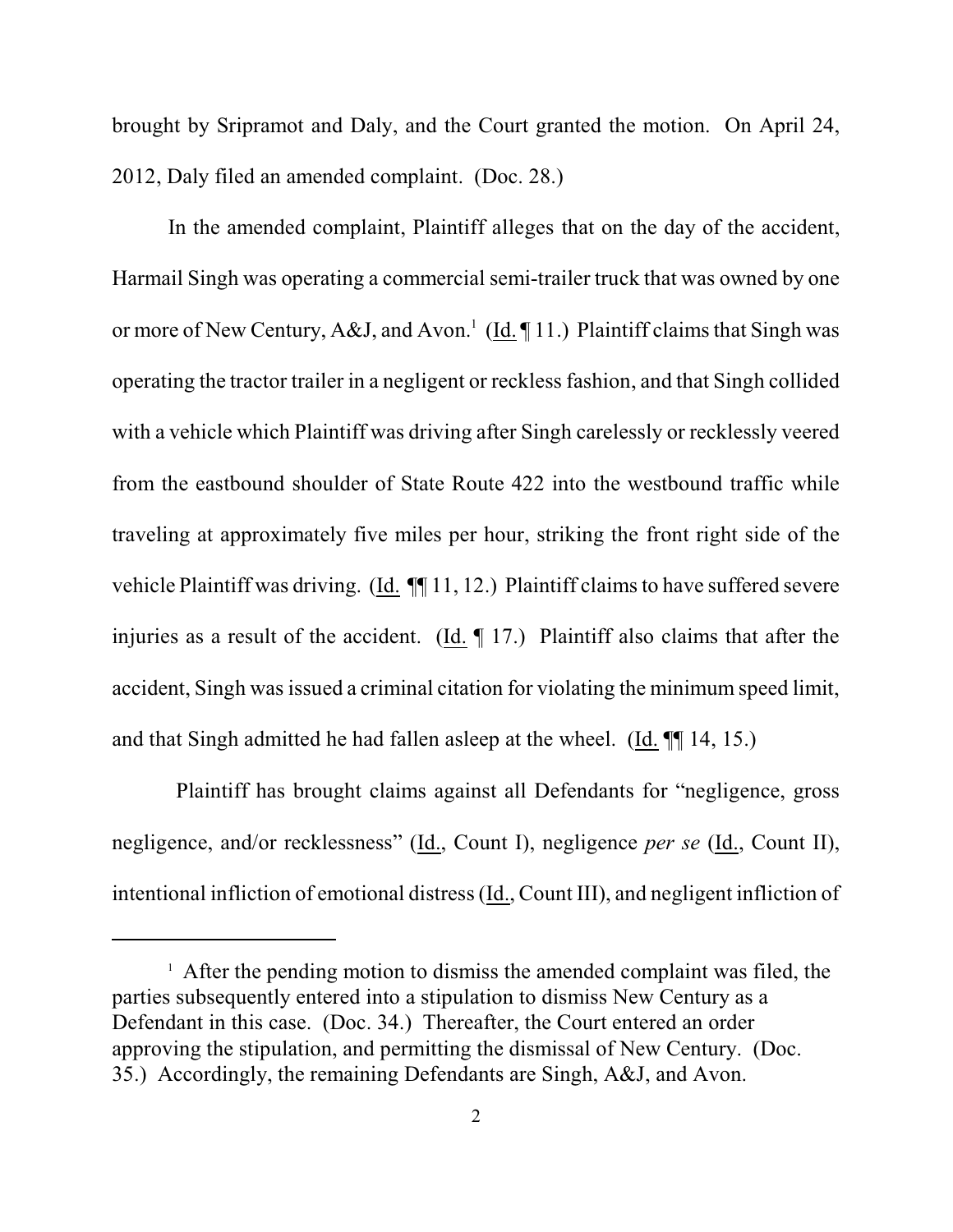emotional distress (Id., Count IV). Plaintiff alleges that he has suffered physical and mental injuries as a result of Defendants' intentional or negligent conduct, and he seeks compensatory and punitive damages, expenses, fees, and costs in this litigation.

Defendant Harmail Singh has moved to dismiss the amended complaint.<sup>2</sup> (Doc. 28.) In the motion, Singh asserts that Plaintiff's claim for "gross negligence" should be dismissed because Pennsylvania law does not recognize such a cause of action. Singh also moves to dismiss what he construes as a separate claim for *respondeat superior* liability against A&J and Avon. Next Singh claims that Plaintiff has failed to plead sufficient facts to state a claim for either intentional or negligent infliction of emotional distress as a matter of law. Lastly, Singh moves to dismiss what he describes as a "separate and independent claim for punitive damages." (Doc. 29, at 17.) Singh has identified Plaintiff's demand for punitive damages as a standalone claim set forth as "Count V" of the amended complaint, but review of that pleading shows that no such independent claim has been pled, and that Plaintiff has included only four counts in her amended complaint.<sup>3</sup>

<sup>&</sup>lt;sup>2</sup> Singh has filed a substantially identical motion to dismiss Peter Sripramot's amended complaint in Civil No. 12-CV-0398. Given the overlap between the motions, and the substantially identical amended complaints that they challenge, we will enter a substantially similar order in Civil No. 12-CV-0398.

<sup>&</sup>lt;sup>3</sup> In her original complaint, Plaintiff had pled a standalone claim for punitive damages, and set this claim out as Count V. In her amended complaint,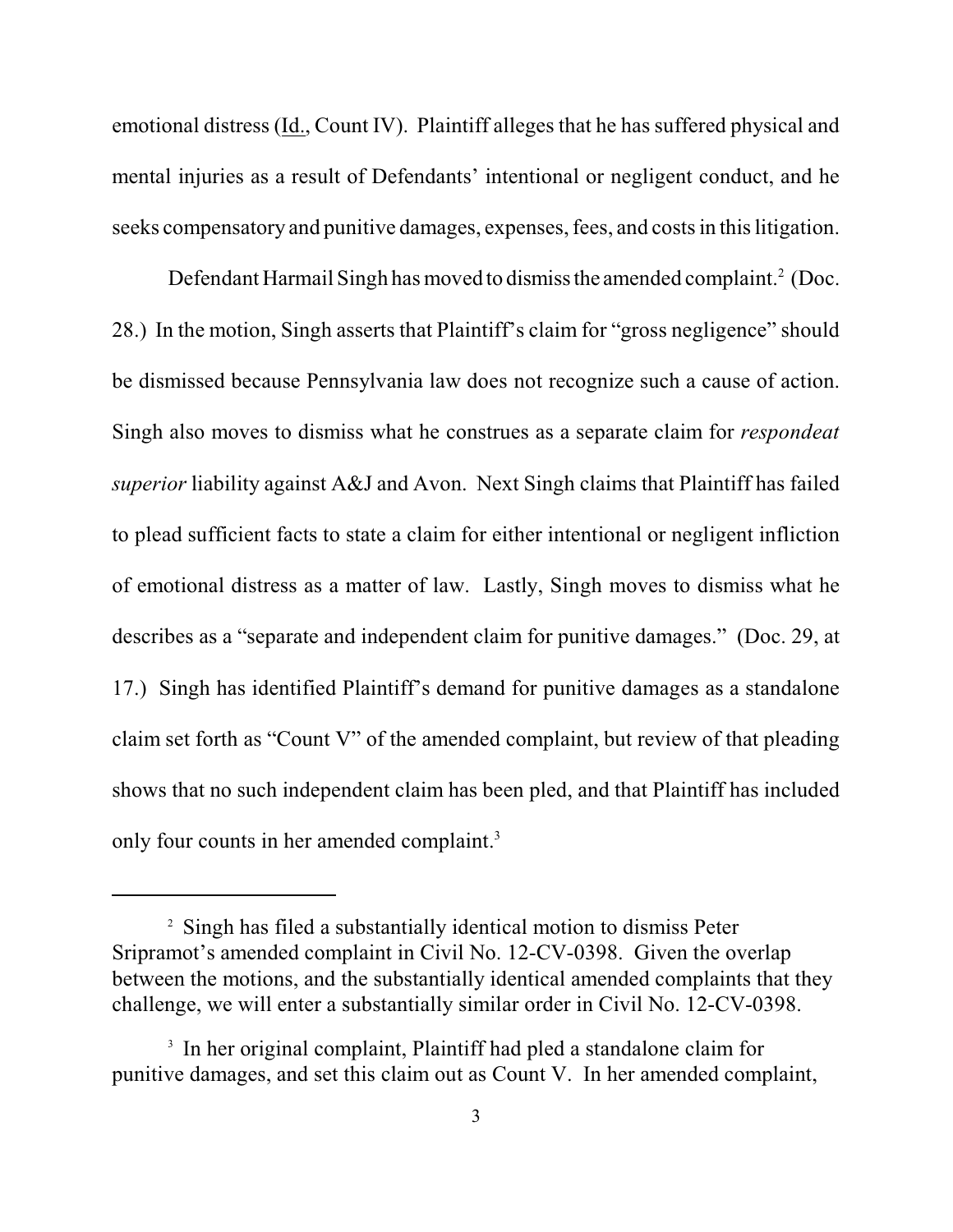Plaintiff has filed a brief in opposition to the motion (Doc. 30.), and Singh declined to file a reply brief in further support of the motion. While the motion was pending, the parties consented to proceed before the undersigned judicial officer. (Doc. 32.) The motion is, therefore, fully briefed and is ripe for disposition by this Court. For the reasons that follow, the motion will be granted in part and denied in part.

### **III. STANDARD OF REVIEW**

Rule  $12(b)(6)$  of the Federal Rules of Civil Procedure provides that a complaint should be dismissed for "failure to state a claim upon which relief can be granted." Fed. R. Civ. P. 12(b)(6). With respect to this benchmark standard for legal sufficiency of a complaint, the United States Court of Appeals for the Third Circuit has aptly noted the evolving standards governing pleading practice in federal court, stating that:

Standards of pleading have been in the forefront of jurisprudence in recent years. Beginning with the Supreme Court's opinion in [Bell](http://www.westlaw.com/Find/Default.wl?rs=dfa1.0&vr=2.0&DB=708&FindType=Y&SerialNum=2012293296) [Atlantic Corp. v. Twombly](http://www.westlaw.com/Find/Default.wl?rs=dfa1.0&vr=2.0&DB=708&FindType=Y&SerialNum=2012293296)*,* 550 U.S. 544 (12007) continuing with our opinion in Phillips v. County of Allegheny, 515 F.3d 224, 230 (3d Cir. 2008) and culminating recently with the Supreme Court's decision in [Ashcroft v. Iqbal](http://www.westlaw.com/Find/Default.wl?rs=dfa1.0&vr=2.0&DB=708&FindType=Y&ReferencePositionType=S&SerialNum=2018848474&ReferencePosition=1955) –U.S.–, 129 S.Ct. 1937 (2009) pleading standards have seemingly shifted from simple notice pleading to a more

Plaintiff has retracted this count, and has now included her claim for punitive damages together with her other claims for damages, fees, expenses, and costs in the "wherefore" clause of the pleading. (Doc. 27, Am. Compl., ¶ 47.)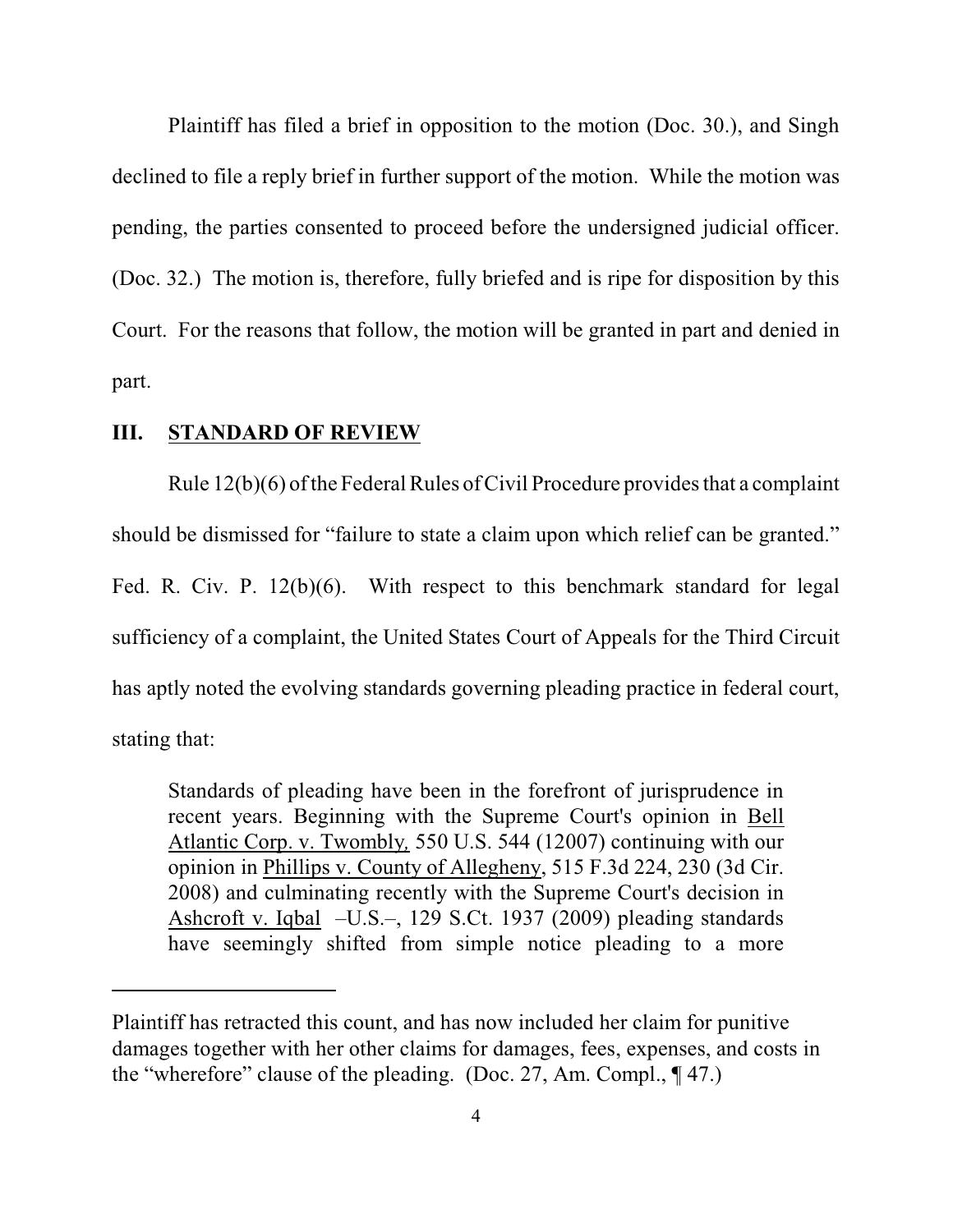heightened form of pleading, requiring a plaintiff to plead more than the possibility of relief to survive a motion to dismiss.

Fowler v. UPMC Shadyside, 578 F.3d 203, 209-10 (3d Cir. 2009).

In considering whether a complaint fails to state a claim upon which relief may be granted, the court must accept as true all allegations in the complaint and all reasonable inferences that can be drawn from the complaint are to be construed in the light most favorable to the plaintiff. Jordan v. Fox Rothschild, O'Brien & Frankel, Inc., 20 F.3d 1250, 1261 (3d Cir. 1994). However, a court "need not credit a complaint's bald assertions or legal conclusions when deciding a motion to dismiss." Morse v. Lower Merion Sch. Dist., 132 F.3d 902, 906 (3d Cir. 1997). Additionally a court need not "assume that a ... plaintiff can prove facts that the ... plaintiff has not alleged." Associated Gen. Contractors of Cal. v. California State Council of Carpenters, 459 U.S. 519, 526 (1983). As the Supreme Court held in Bell Atlantic Corp. v. Twombly, 550 U.S. 544 (2007), in order to state a valid cause of action a plaintiff must provide some factual grounds for relief which "requires more than labels and conclusions, and a formulaic recitation of the elements of a cause of actions will not do." Id. at 555. "Factual allegations must be enough to raise a right to relief above the speculative level." Id. In keeping with the principles of Twombly, the Supreme Court recently underscored that a trial court must assess whether a complaint states facts upon which relief can be granted when ruling on a motion to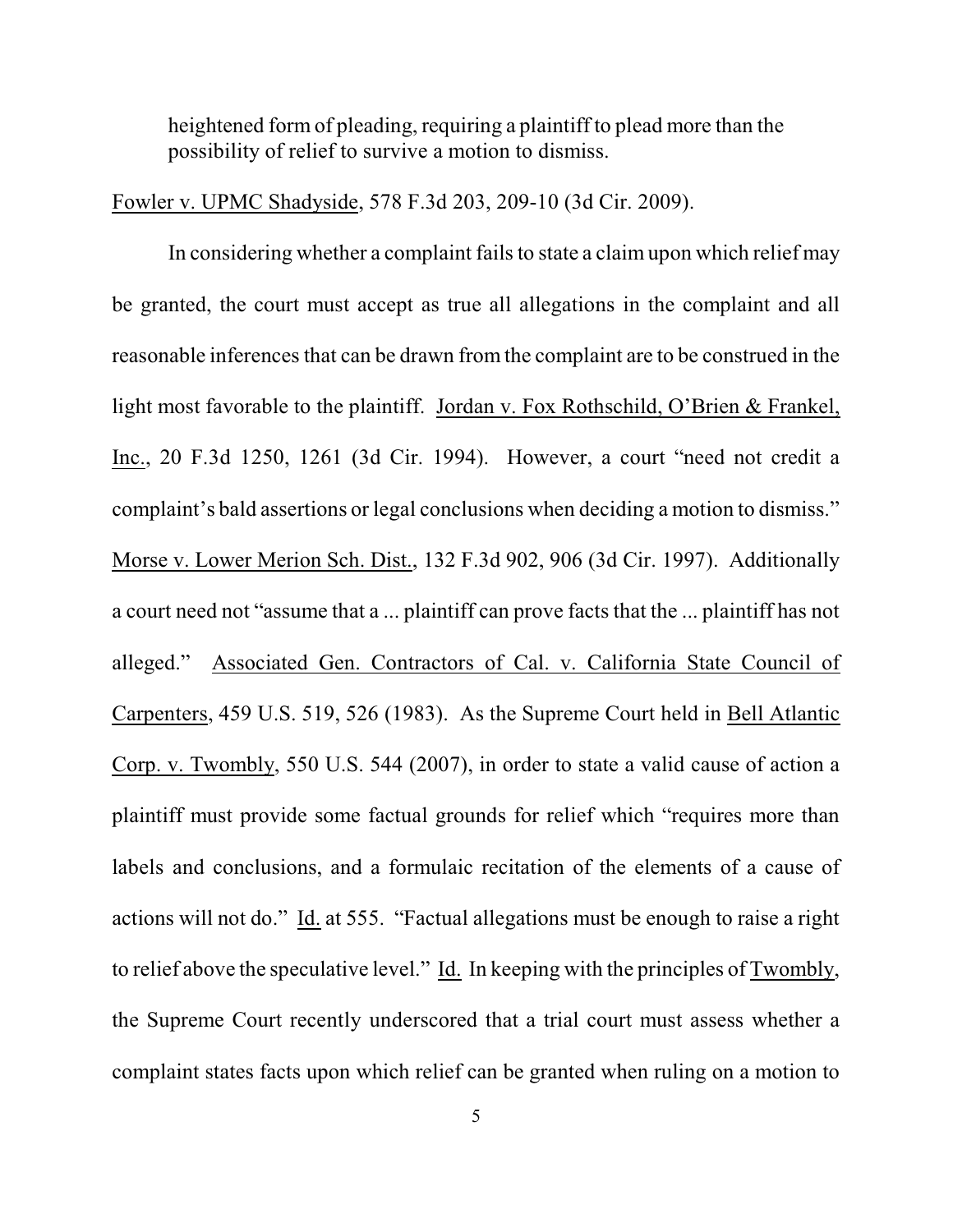dismiss. In Ashcroft v. Iqbal, U.S. , 129 S.Ct. 1937 (2009), the Supreme Court held that, when considering a motion to dismiss, a court should "begin by identifying pleadings that, because they are no more than conclusions, are not entitled to the assumption of truth." Id. at 1950. According to the Supreme Court, "[t]hreadbare recitals of the elements of a cause of action, supported by mere conclusory statements, do not suffice." Id. at 1949. Rather, in conducting a review of the adequacy of complaint, the Supreme Court has advised trial courts that they must:

[B]egin by identifying pleadings that because they are no more than conclusions are not entitled to the assumption of truth. While legal conclusions can provide the framework of a complaint, they must be supported by factual allegations. When there are well-pleaded factual allegations, a court should assume their veracity and then determine whether they plausibly give rise to an entitlement to relief.

Id. at 1950.

Thus, followingTwomblyand Iqbal a well-pleaded complaint must contain more than mere legal labels and conclusions. Rather, a complaint must recite factual allegations sufficient to raise the plaintiff's claimed right to relief beyond the level of mere speculation. As the United States Court of Appeals for the Third Circuit has stated:

[A]fter [Iqbal,](http://www.westlaw.com/Find/Default.wl?rs=dfa1.0&vr=2.0&FindType=Y&SerialNum=2018848474) when presented with a motion to dismiss for failure to state a claim, district courts should conduct a two-part analysis. First, the factual and legal elements of a claim should be separated. The District Court must accept all of the complaint's well-pleaded facts as true, but may disregard any legal conclusions. Second, a District Court must then determine whether the facts alleged in the complaint are sufficient to show that the plaintiff has a "plausible claim for relief."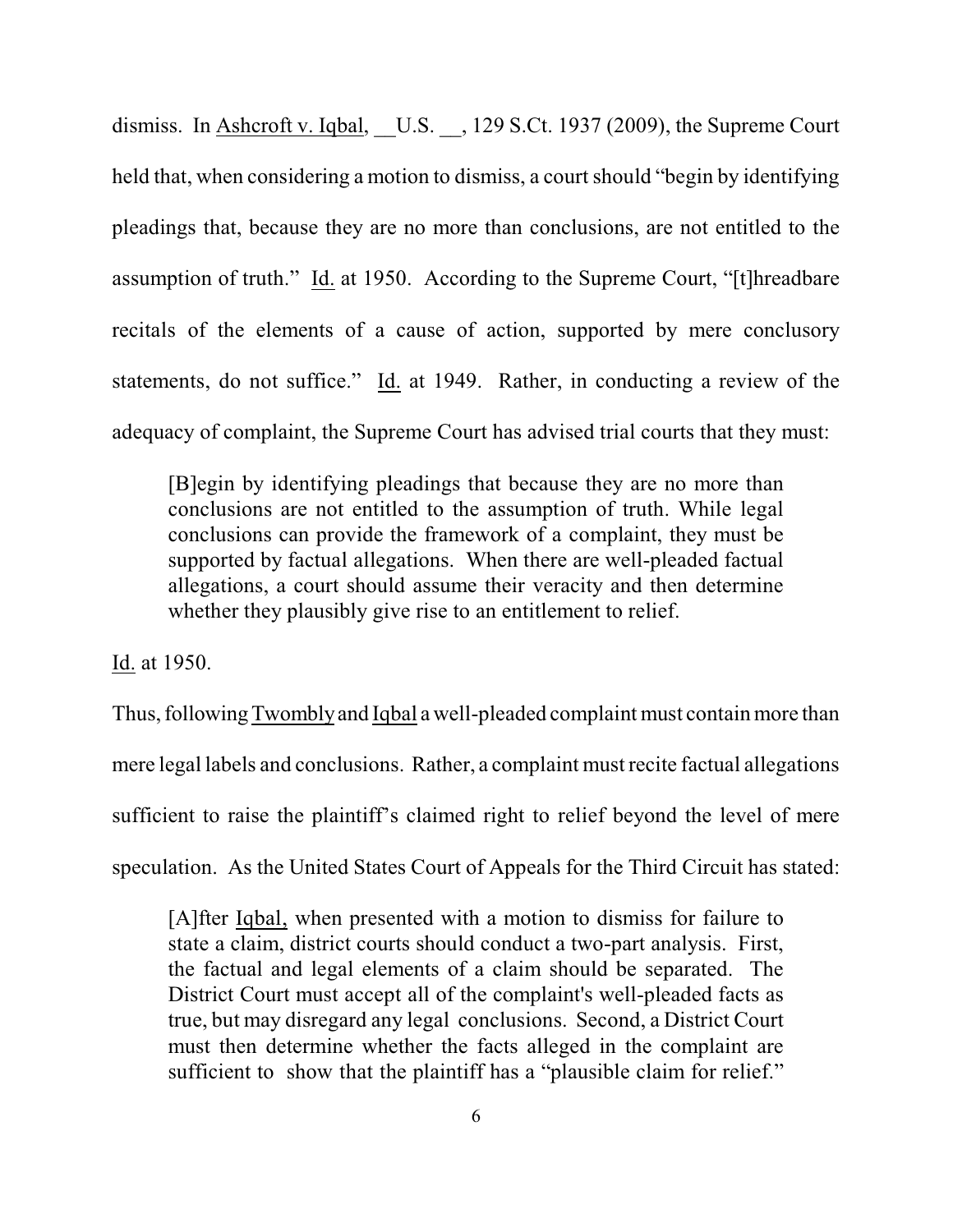In other words, a complaint must do more than allege the plaintiff's entitlement to relief. A complaint has to "show" such an entitlement with its facts.

Fowler, 578 F.3d at 210-11.

In practice, consideration of the legal sufficiency of a complaint entails a three-step analysis: "First, the court must 'tak[e] note of the elements a plaintiff must plead to state a claim.' Iqbal, 129 S.Ct. at 1947. Second, the court should identify allegations that, 'because they are no more than conclusions, are not entitled to the assumption of truth.' Id. at 1950. Finally, 'where there are well-pleaded factual allegations, a court should assume their veracity and then determine whether they plausibly give rise to an entitlement for relief.' Id*.*" Santiago v. Warminster Tp., 629 F.3d 121, 130 (3d Cir. 2010).

## **IV. DISCUSSION**

We will address each of Singh's arguments in support of dismissal seriatim.

# **A. Gross Negligence**

Singh first argues that Plaintiff's claim for "gross negligence" – which is pleaded along with allegations of traditional "negligence" and "recklessness" – is not recognized under Pennsylvania law, and should, therefore, be dismissed. Plaintiff agrees that Pennsylvania law does not recognize separate causes of action for gross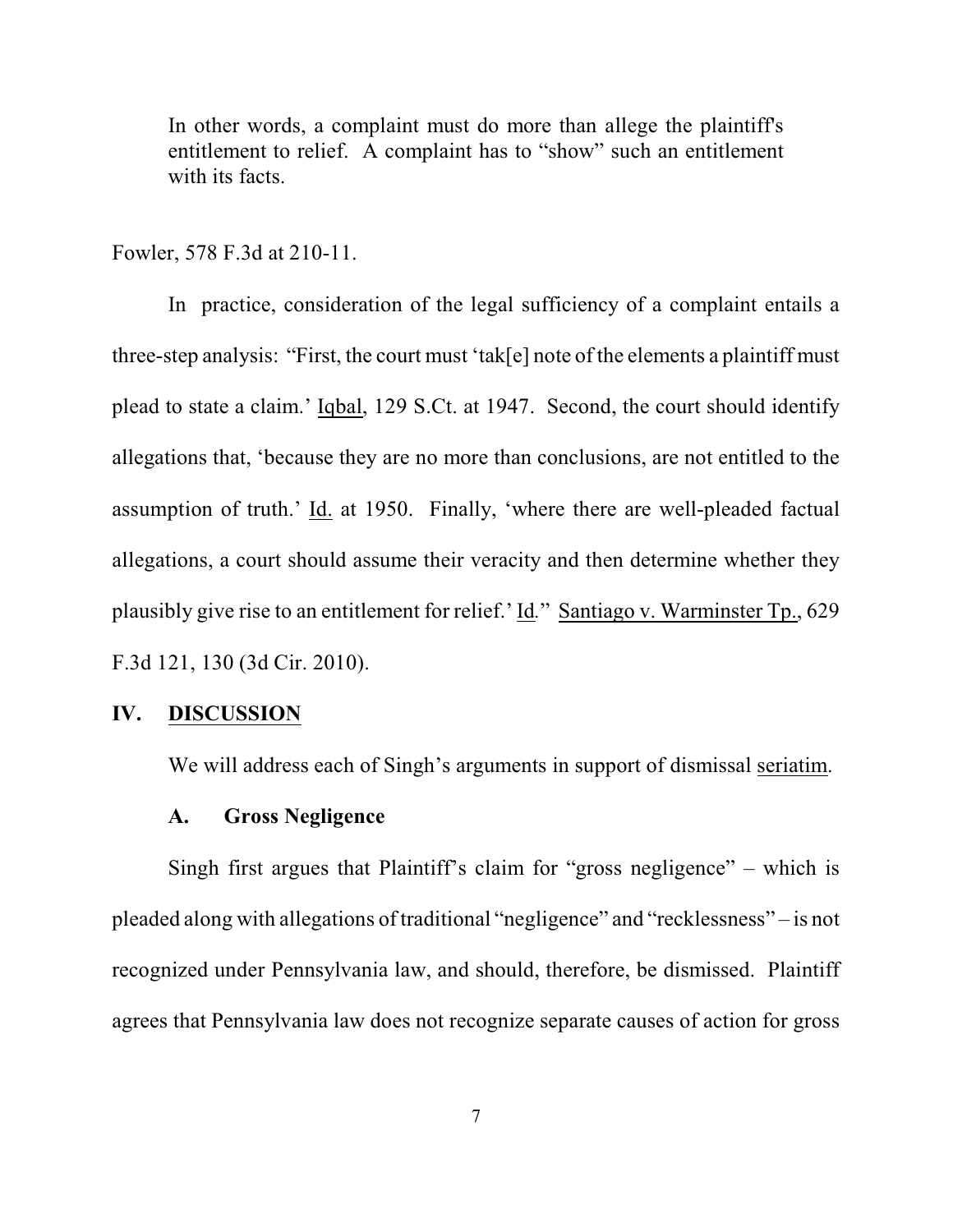negligence, recklessness, or degrees of negligence, but maintains that her claim for negligence should be found adequately pled.

"[T]here is no separate cause of action under Pennsylvania law for gross negligence." Spence v. ESAB Group, Inc., 623 F.3d 212, 215 n.2 (3d Cir. 2010) (citing Hunter v. Squirrel Hill Assocs., LP, 413 F. Supp. 2d 517, 520 n.2 (E.D. Pa. 2005) ("While Pennsylvania courts acknowledge differing standards of care, they do not recognize degrees of negligence as separate causes of action.")). See also Floyd v. Brown & Williamson Tobacco Corp., 159 F. Supp. 2d 823, 828 (E.D. Pa. 2001) (dismissing plaintiff's separately pleaded claimfor gross negligence after concluding that under Pennsylvania law "'gross negligence' refers to a standard of care, rather than to a separate claim").

Although not recognized as a separate cause of action, gross negligence has been recognized by Pennsylvania and federal courts interpreting Pennsylvania law as "a form of negligence where the facts support substantially more than ordinary carelessness, inadvertence, laxity, or indifference." Legion Indem. Co. v. Carestate Ambulance, Inc., 152 F. Supp. 2d 707 (E.D. Pa. 2001) (citing Albright v. Abington Memorial Hosp., 696 A.2d 1159 (Pa. 1997)). Thus, Pennsylvania law acknowledges differing standards of care, but does not recognize degrees of negligence as separate causes of action. See Hunter, 413 F. Supp. 2d at 520 n.2 (citations omitted); see also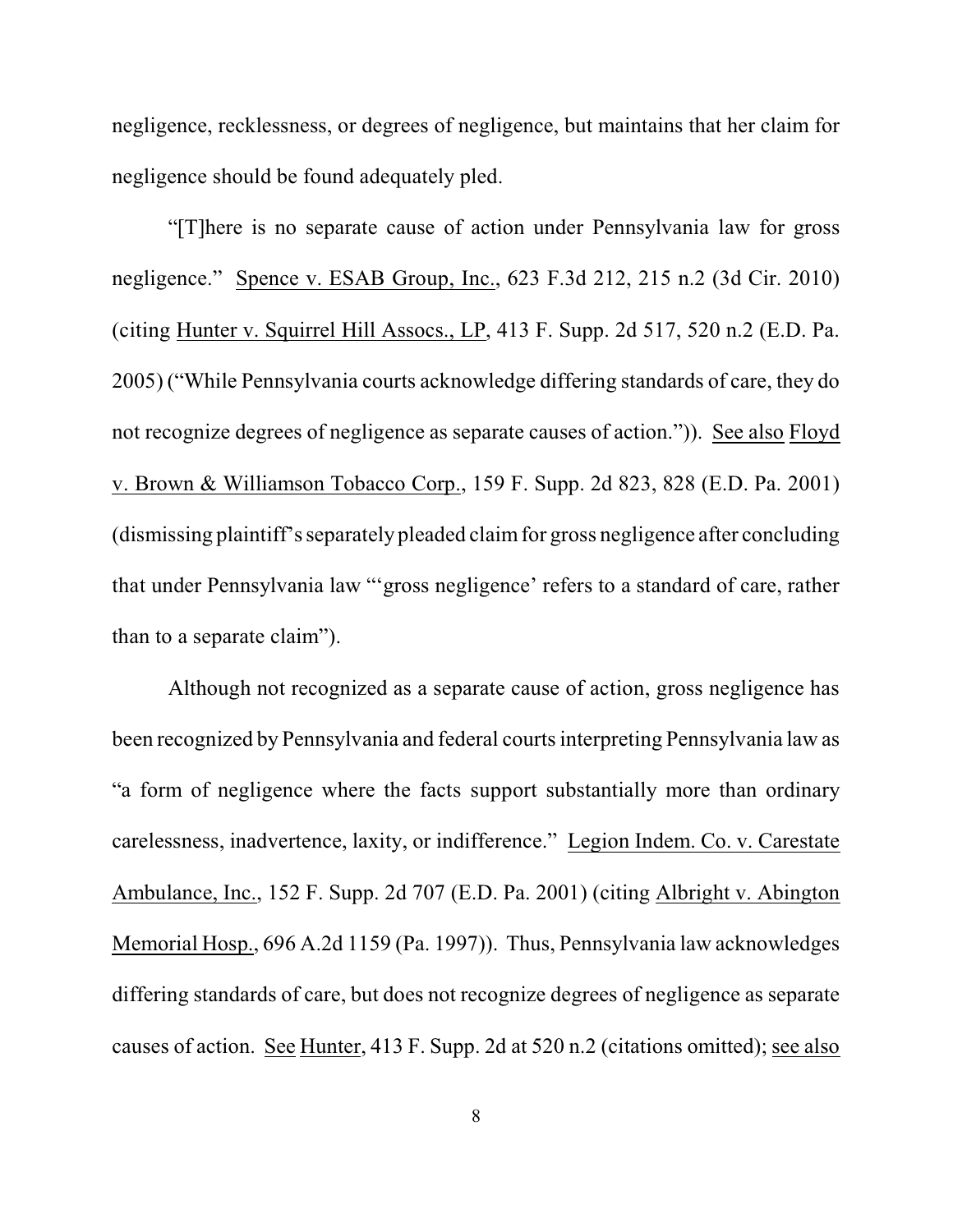Jordan v. City of Phila., 66 F. Supp. 2d 638, 644 (E.D. Pa. 1999) (the term "gross negligence refers only to a heightened standard of care, not to a cause of action distinct from ordinary negligence.").

In this case, Plaintiff has not endeavored to plead a separate cause of action for gross negligence, but has instead merely included "gross negligence" as part of her negligence claim set forth in Count I. We find it unnecessary to dismiss this entire count, as Singh seems to suggest we do, simply because Plaintiff has alleged that Singh was reckless and grossly negligent in his operation of the tractor trailer he was operating on State Route 422 on June 29, 2011. Instead, we conclude that it is more appropriate to "allow Plaintiff[] to retain the pertinent allegation[s] . . . to support [her] claim for punitive damages." Fiorentino v. Cabot Oil & Gas Corp., 750 F. Supp. 2d 506, 514 (M.D. Pa. 2010); see also Shouey ex rel. Litz v. Duck Head Apparel Co., 49 F. Supp. 2d 413, 418 (M.D. Pa. 1999) (treating a separate count alleging gross negligence as simply a claim of ordinary negligence); cf. Watts v. Hollock, NO. 3:10-CV-92, 2011WL6003922, at M.D. Pa. 2011) ("[C]laims asserting a breach of a reckless standard and claims asserting a breach of a negligence standard both allege the tort of negligence.").

"In order to prevail on a cause of action in negligence under Pennsylvania Law, a plaintiff must establish: (1) a duty or obligation recognized by law, requiring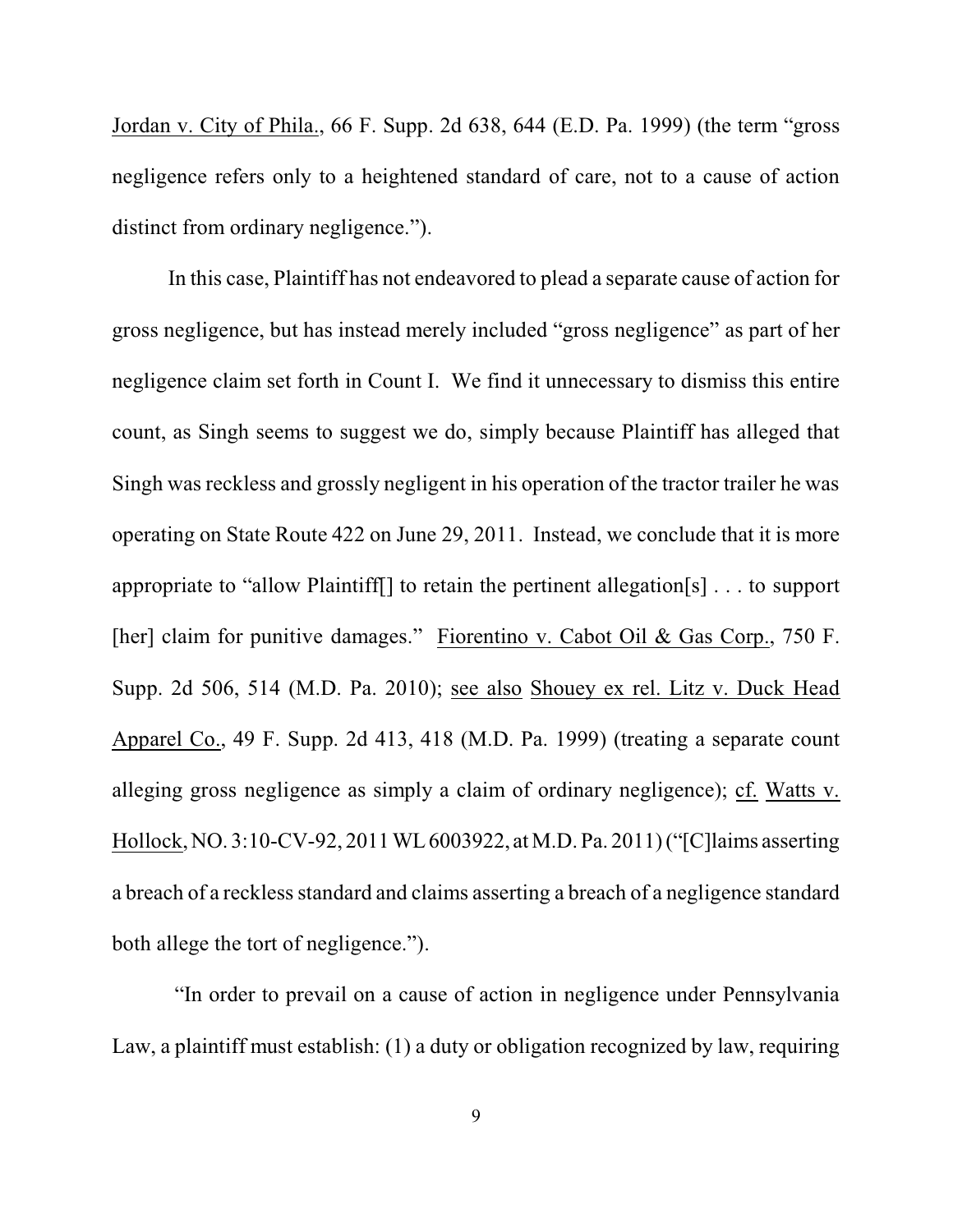the actor to conform to a certain standard of conduct; (2) a failure to conform to the standard required; (3) a causal connection between the conduct and the resulting injury; and (4) actual loss or damage resulting to the interests of another. Morena [v. South Hills Health Sys., 501 Pa. 634, 462 A.2d 680, 684 n.5 (Pa. 1983)](citing Prosser, Law of Torts  $\S 30$ , at 143 (4<sup>th</sup> ed. 1971)." Kleinknecht v. Gettysburg College, 989 F.2d 1360, 1366 (3d Cir. 1993). While the latter three elements of this negligence standard, breach of duty, causation and damages, are fact-bound determinations, the threshold issue of whether a duty of care is owed presents a question of law for the Court to determine. Id.

Guided by these elements of a negligence claim under Pennsylvania law, we conclude that Daly's amended complaint adequately pleads the elements of a negligence claim. The amended complaint outlines a duty of care owed by Singh to operate the vehicle he was driving in a reasonable, prudent and careful manner. The complaint further asserts a breach of duty by (a) failing to observe the applicable minimum speed restriction; (b) turning left, without warning, from the east-bound shoulder of the highway; (c) failing to maintain proper control of his vehicle; (d) failing to keep a proper lookout; (e) failing to observe the presence and proximity of approaching vehicles; and (f) failing to avoid a collision. Daly further alleges thatshe suffered identifiable harms as a result of what she alleges to be the accident which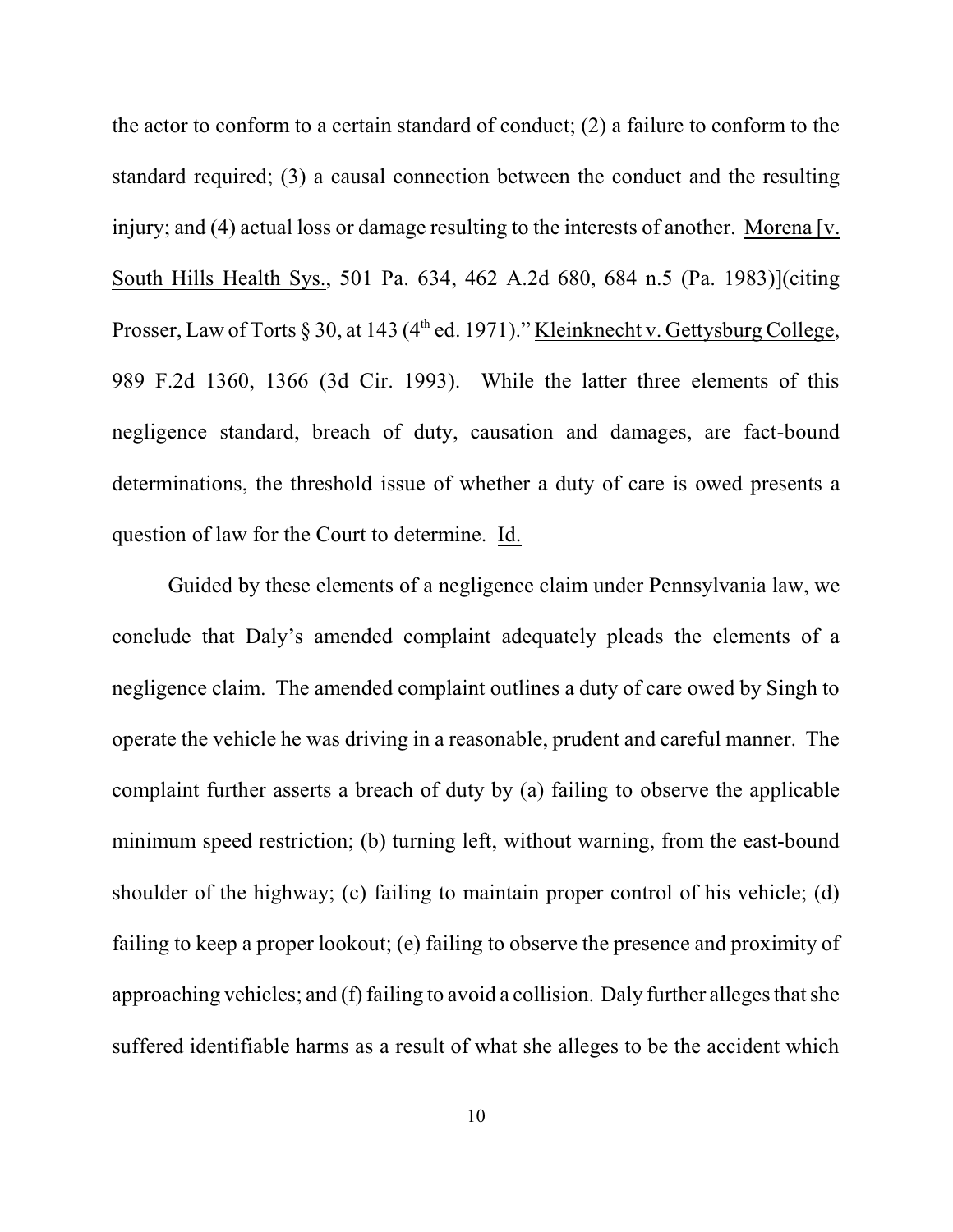occurred as a result of Singh's negligence. Because we find that Daly has adequately pleaded a claim for negligence, and because we find that she should be permitted to retain her allegations of grossly negligent or reckless conduct to support her claimfor damages, we will deny Defendant's motion to dismiss Count I.

#### **B. Respondeat Superior**

Next, Defendant moves the Court to dismiss Count II of the amended complaint on the grounds that Daly has improperly pleaded an independent claim for *respondeat superior* liability, and such a separate cause is also not recognized by Pennsylvania law. This aspect of Defendant's motion is confusing, because Plaintiff does not assert a "separate and independent claim for *respondeat superior*" in Count II of the complaint as Defendant's contend, (Doc. 29, at 17.), but instead a claim for negligence *per se*. Since there is no separate claim for *respondeat superior* asserted, and because there is no basis to grant this aspect of the motion, it will be denied.<sup>4</sup>

It does appear that Plaintiff is asserting that the doctrine of *respondeat* <sup>4</sup> *superior* provides a basis to hold the defendant trucking companies liable in this action in their capacities as Singh's alleged employers. In Pennsylvania, the "doctrine of *respondeat superior* does not establish a separate tort, but merely a principle by which employers can be held liable for the tortious acts of their employees." See Peek v. Philadelphia Coca-Cola Bottling Co., No. 97-3372, 1997 WL 399379, at \*1 n.1 (E.D. Pa. 1997).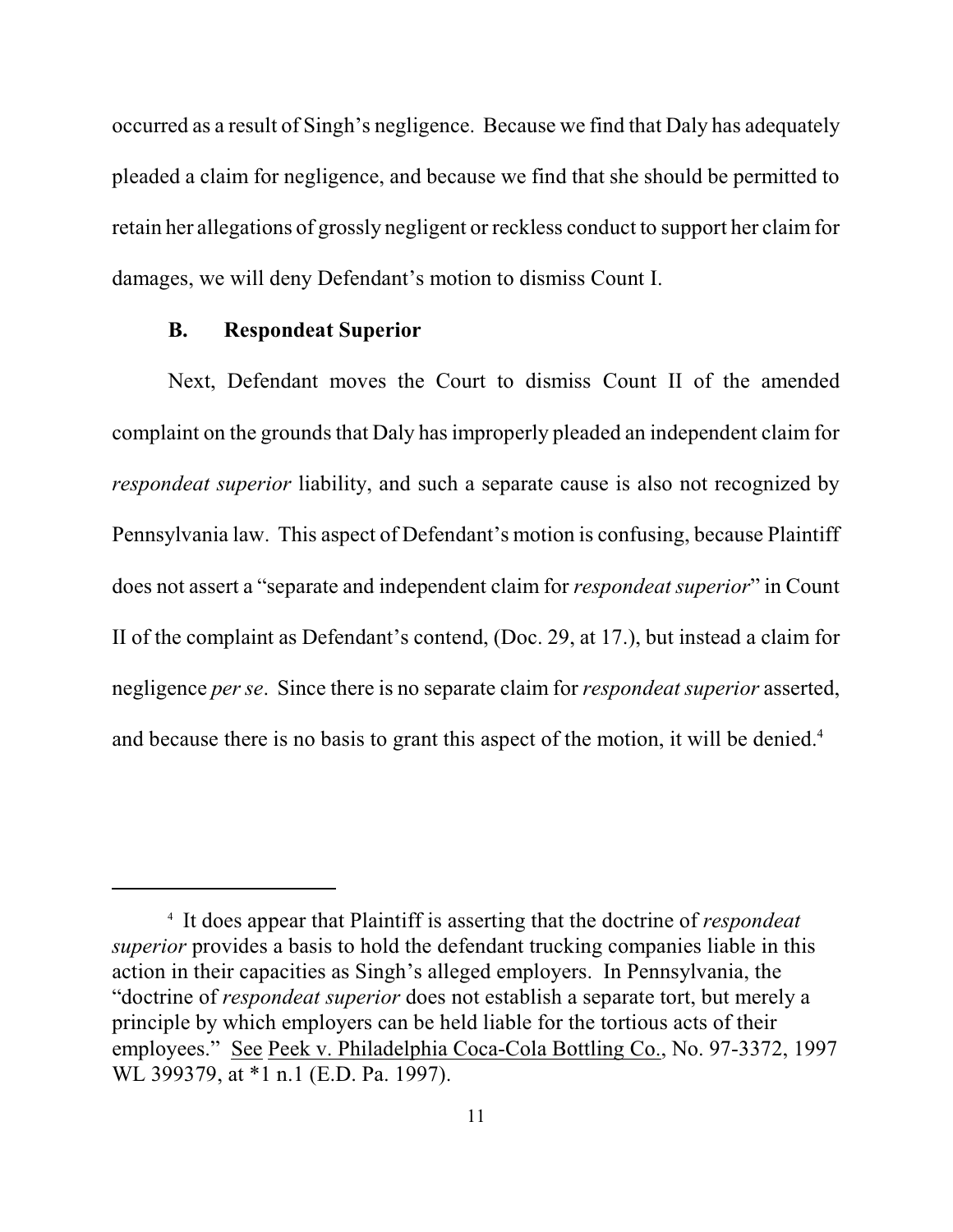### **C. Intentional Infliction of Emotional Distress**

Singh next moves to dismiss Plaintiff's claims for intentional infliction of emotional distress set forth in Count III of the amended complaint, arguing that Plaintiff has failed to plead facts that would be sufficient to permit her to prevail on this theory of liability, which in Pennsylvania covers only especially extreme and outrageous conduct by a tortfeasor. Plaintiff maintains that the amended complaint sufficiently states a claim for relief under this theory.

With respect to claims for intentional infliction of emotional distress, Pennsylvania law requires that a plaintiff plead that (1) the conduct was extreme and outrageous; (2) the conduct was intentional; (3) the conduct caused emotional distress; and (4) the distress was severe. Silver v. Mendel, 894 F.2d 598, 606 n.16 (3d Cir. 1990). Ultimately, in order to prevail on a claim for intentional infliction of emotional distress, a plaintiff must show that a defendant's conduct exceeded the bounds of decency and is intolerable under prevailing societal norms. Swisher v. Pitz, 868 A.2d 1228, 1230 (Pa. Super. Ct. 2005); see also Cox v. Keystone Carbon Co., 861 F.2d 390 (3d Cir. 1988). See also DiSalvio v. Lower Merion Sch. Dist., No. Civ. A. 00-5463, 2002 WL 734343, at \*6 (to prevail on a claim for intentional infliction of emotional distress, conduct must be "so outrageous in character, and so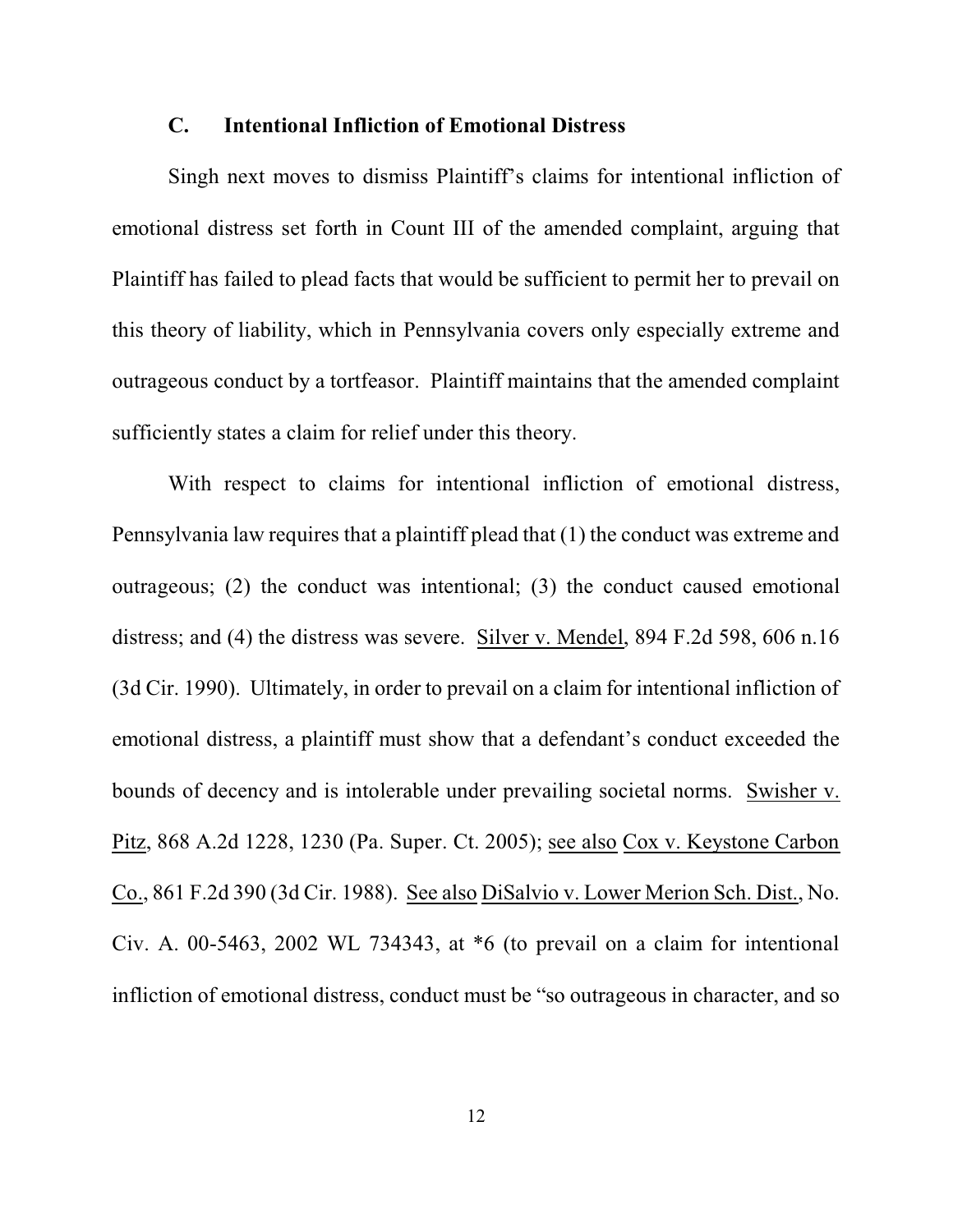extreme in degree, asto go beyond all possible bounds of decency, and to be regarded as atrocious, and utterly intolerable in a civilized society.").

As this standard and the foregoing cases suggest, "courts have been chary to allow recovery for a claim of intentional infliction of emotional distress. Only if conduct which is extreme or clearly outrageous is established will a claimbe proven." Hoy v. Angelone, 720 A.2d 745, 753-54 (Pa. 1998). Indeed, the Restatement (Second) of Torts instructs that "[i]t has not been enough that the defendant has acted with intent which is tortious or even criminal, or that he has intended to inflict emotional distress, or even that this conduct has been characterized by 'malice,' or a degree of aggravation that would entitle the plaintiff to punitive damages for another tort." Restatement (Second) of Torts § 46, comment d; Hoy, 720 A.2d at 754. In keeping with these restrictive standards, the Pennsylvania Supreme Court has provided examples of conduct found to state a claim for intentional infliction of emotional distress, and such examples demonstrate the extraordinary nature of the theory:

Cases which have found a sufficient basis for a cause of action of intentional infliction of emotional distress have had presented only the most egregious conduct. See e.g., Papieves v. Lawrence*,* 437 Pa. 373, 263 A.2d 118 (1970)(defendant, after striking and killing plaintiff's son with automobile, and after failing to notify authorities or seek medical assistance, buried body in a field where discovered two months later and returned to parents (recognizing but not adopting section 46)); Banyas v. Lower Bucks Hospital*,* 293 Pa.Super. 122, 437 A.2d 1236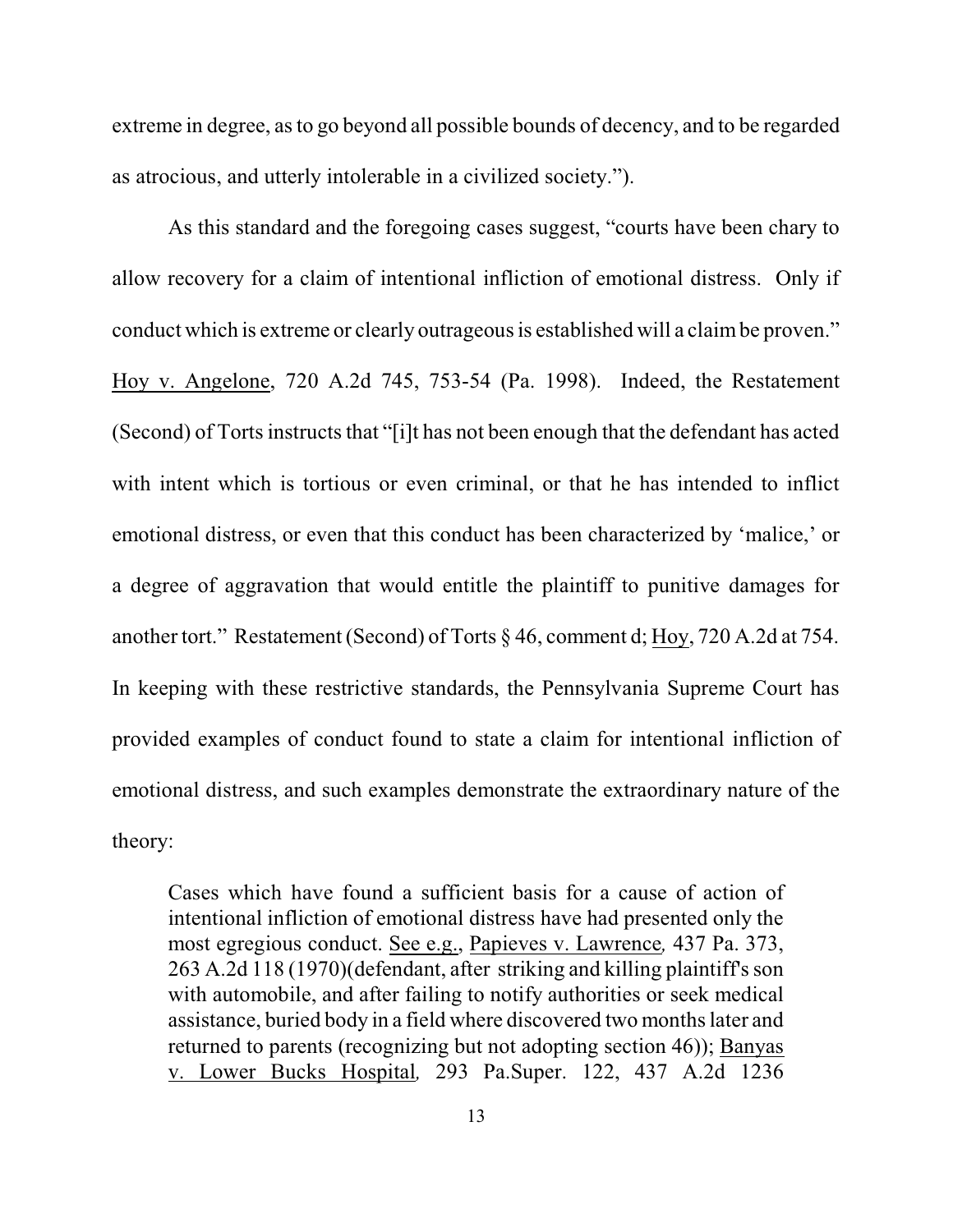(1981)(defendants intentionally fabricated records to suggest that plaintiff had killed a third party which led to plaintiff being indicted for homicide); Chuy v. Philadelphia Eagles Football Club*,* 595 F.2d 1265 (3d. Cir.1979)(defendant's team physician released to press information that plaintiff was suffering from fatal disease, when physician knew such information was false).

### Hoy,720 A.2d at 754.

According to Singh, the allegations offered in the amended complaint in support of this claim fall well short of the level of outrageousness required to satisfy the first element of the claim. Instead, Singh insists that, if proven, the allegations of his conduct – falling asleep at the wheel, and operating his semi-truck in a negligent manner that caused physical and emotional injuries to Plaintiff and her son – simply could not be found so outrageous and extreme in character as to go beyond all possible bounds of decency, and therefore this claim should be dismissed.

Plaintiff responds by arguing that operating a semi-truck while asleep at the wheel is so inherently dangerous, and presents such grave potential for extreme injuries such as those alleged in this case, that it is "inexcusable in a civilized society and reaches a level of outrageousness that falls under intentional infliction of emotional distress and surpasses the recklessness standard." (Doc. 30, at 9.) In support of her argument, Plaintiff has cited to decisions of Pennsylvania and federal courts holding that falling asleep at the wheel is conduct that can, in certain instances,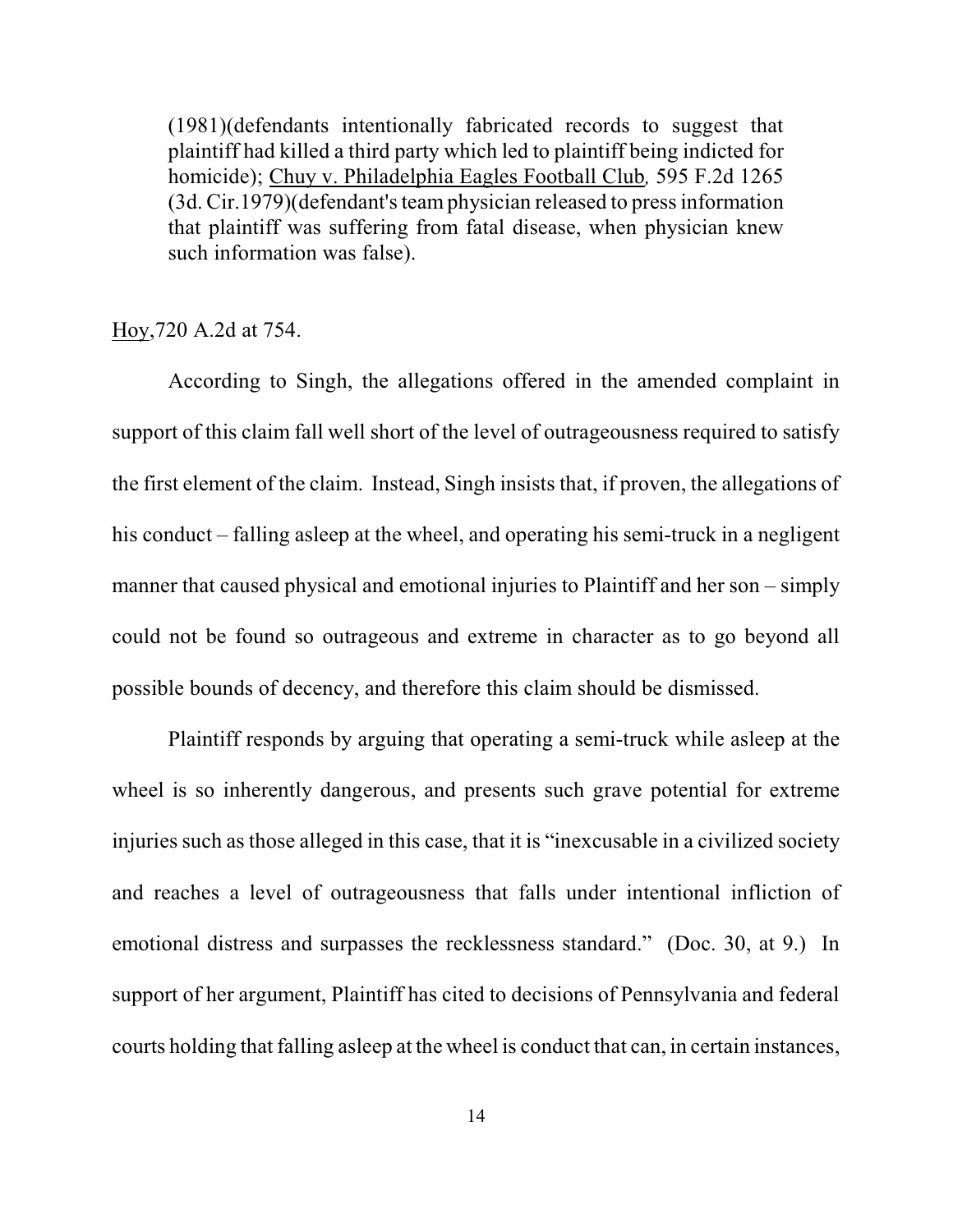support a claim for criminal negligence and recklessness. (Doc. 30, at 9.) These cases<sup>5</sup> do not, however, hold that claims alleging that a truck driver fell asleep and caused injury to others are sufficient to qualify as the kind of extreme and outrageous conduct that must be shown to prevail on a claim for intentional infliction of emotional distress. More fundamentally, these allegations would not permit an inference that the defendant committed an intentional tort while asleep since "[o]nce asleep, defendant was no longer capable of voluntary action or of conscious behavior." Lobert v. Pack, 337 Pa. 103, 108, 9 A.2d 365, 368 (1939).

Upon consideration, we cannot agree with Plaintiff that she has pleaded facts that would, if proven, be sufficient to support a claimthat Harmail Singh intentionally inflicted emotional distress upon her on June 29, 2011, through the negligent or even reckless operation of his tractor trailer. Instead, we find only that Plaintiff has adequately set forth claims alleging negligence, and even reckless conduct, but we do not read the amended complaint to make allegations of acts or omissions that are so extreme and outrageous that they could rise to the level necessary to support a claim

<sup>&</sup>lt;sup>5</sup> See Commonwealth v. Huggins, 836 A.2d 862 (Pa. 2003); Darden-Munsell v. Dutch Maid Logistics, C.A. No. 10-103, 2011 WL 3325863 (W.D. Pa. July 13, 2011) (declining to dismiss plaintiff's claim for punitive damages in a case brought against truck driver alleged to have driven an overloaded trailer, while intoxicated, and while exhausted from fatigue, in a negligent manner that resulted in the death of the plaintiff's husband).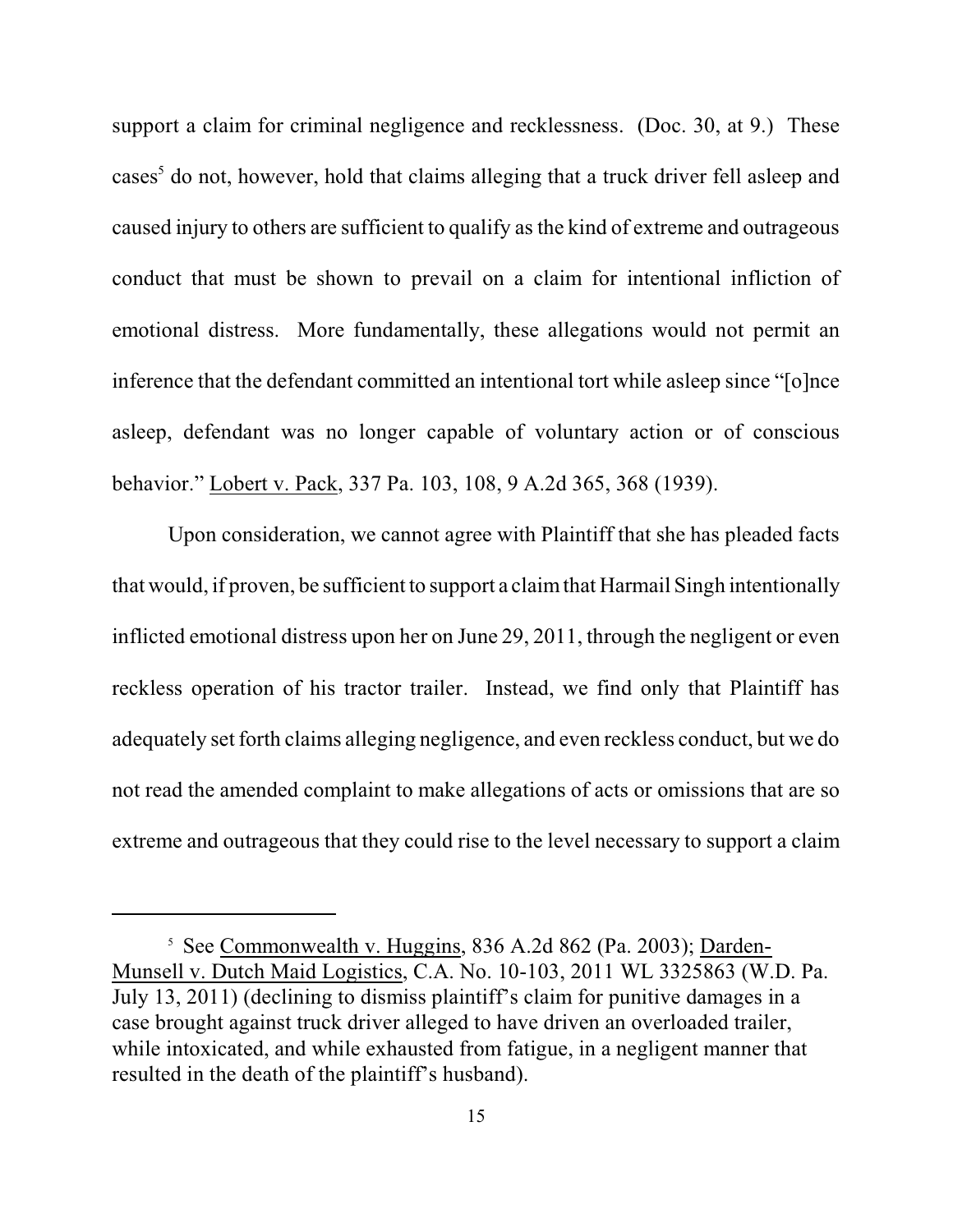under this tort theory. Accordingly, Plaintiff's claim for intentional infliction of emotional distress will be dismissed.

#### **D. Negligent Infliction of Emotional Distress**

Lastly, Singh moves the Court to dismiss Plaintiff's claim for negligent infliction of emotional distress, arguing that Plaintiff has pleaded allegations of negligence, and that he suffered physical and emotional injuries as a result of this negligence, but maintaining that Plaintiff has not set forth an independent claim for negligent infliction of emotional distress.

Under Pennsylvania law:

the cause of action for negligent infliction of emotional distress is restricted to four factual scenarios: (1) situations where the defendant had a contractual or fiduciary duty toward the plaintiff; (2) the plaintiff was subjected to a physical impact; (3) the plaintiff was in a zone of danger, thereby reasonably experiencing a fear of impending physical injury; or (4) the plaintiff observed a tortious injury to a close relative.

Toney v. Chester County Hosp., 961 A.2d 192, 197–98 (Pa. Super. Ct. 2008). In this case, as Plaintiff points out, the amended complaint contains allegations that meet three of these four scenarios. In the amended complaint, Plaintiff alleges that he suffered a physical impact due to Singh's alleged negligence. (Doc. 27, Am. Compl. ¶¶ 11-13.) Likewise, Plaintiff alleged that he was in a "zone of danger" of the collision, since he was mechanically extracted from the car wreckage resulting from